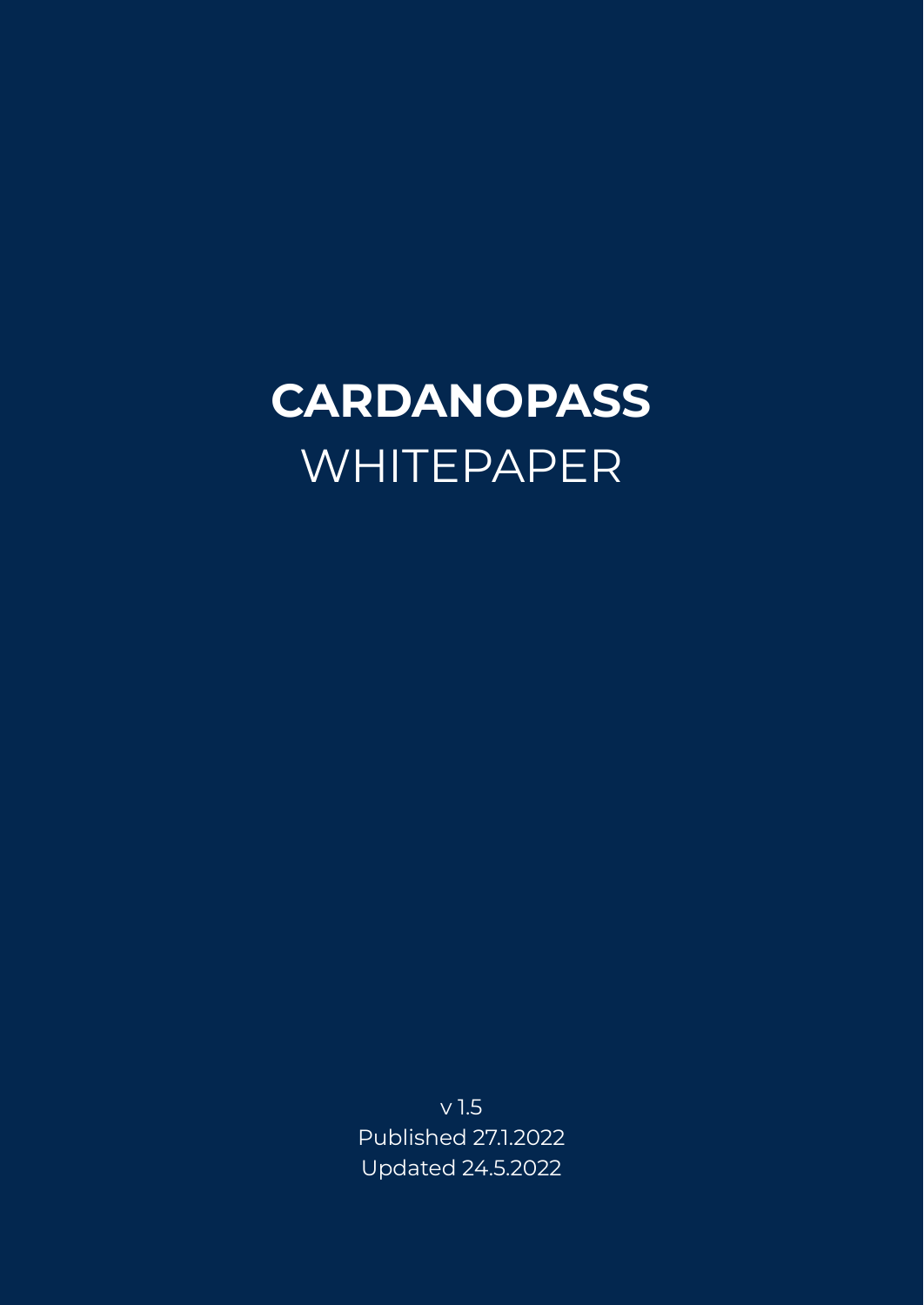### **Table of contents**

- 1. Introduction
- 2. NFT specifications
- 3. Utility
- 4. Disclaimer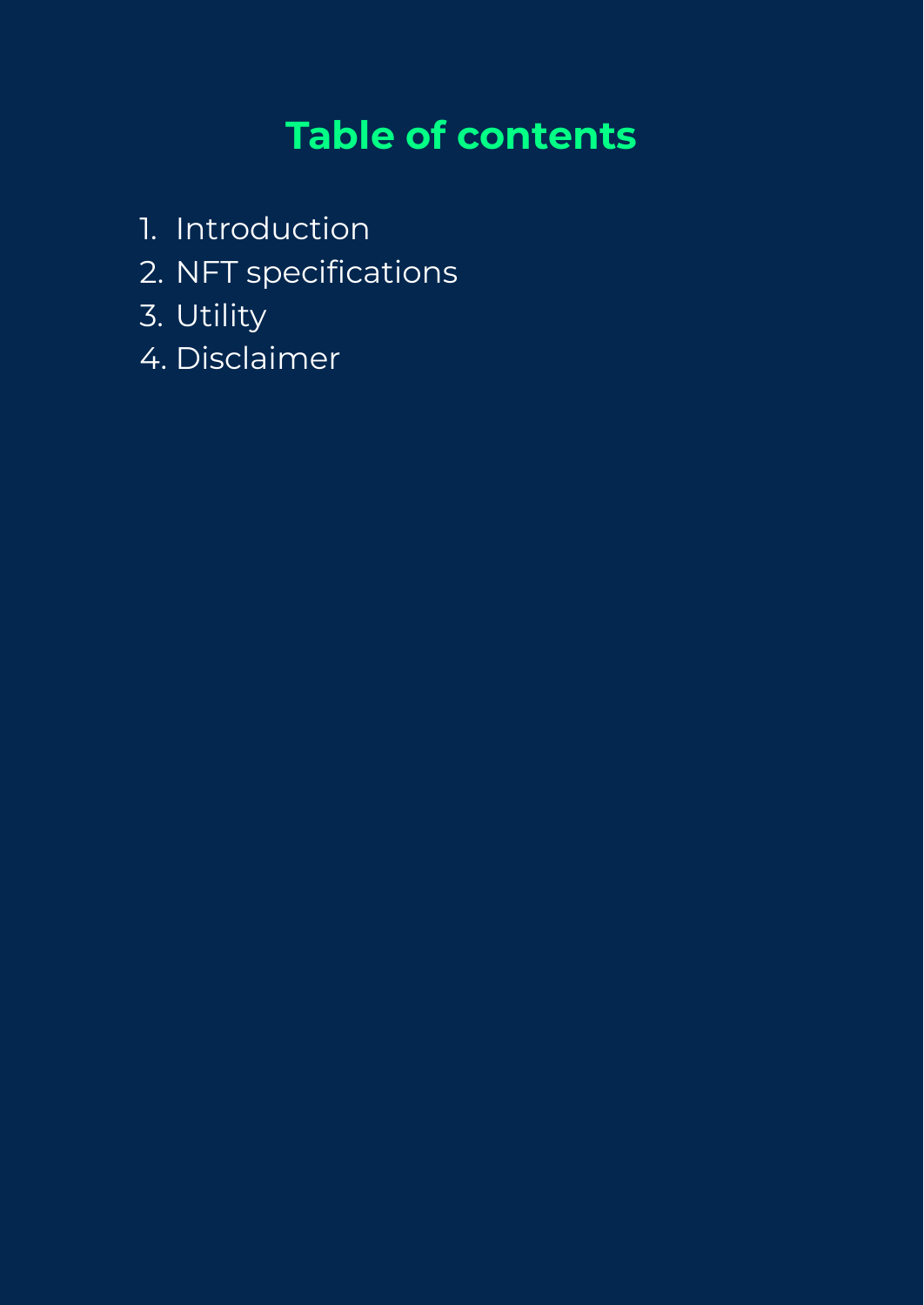### **1. Introduction**

CardanoPass is one of its kind NFT on Cardano blockchain. 3D animated card with strong utility represent exclusive access and benefits for its owner.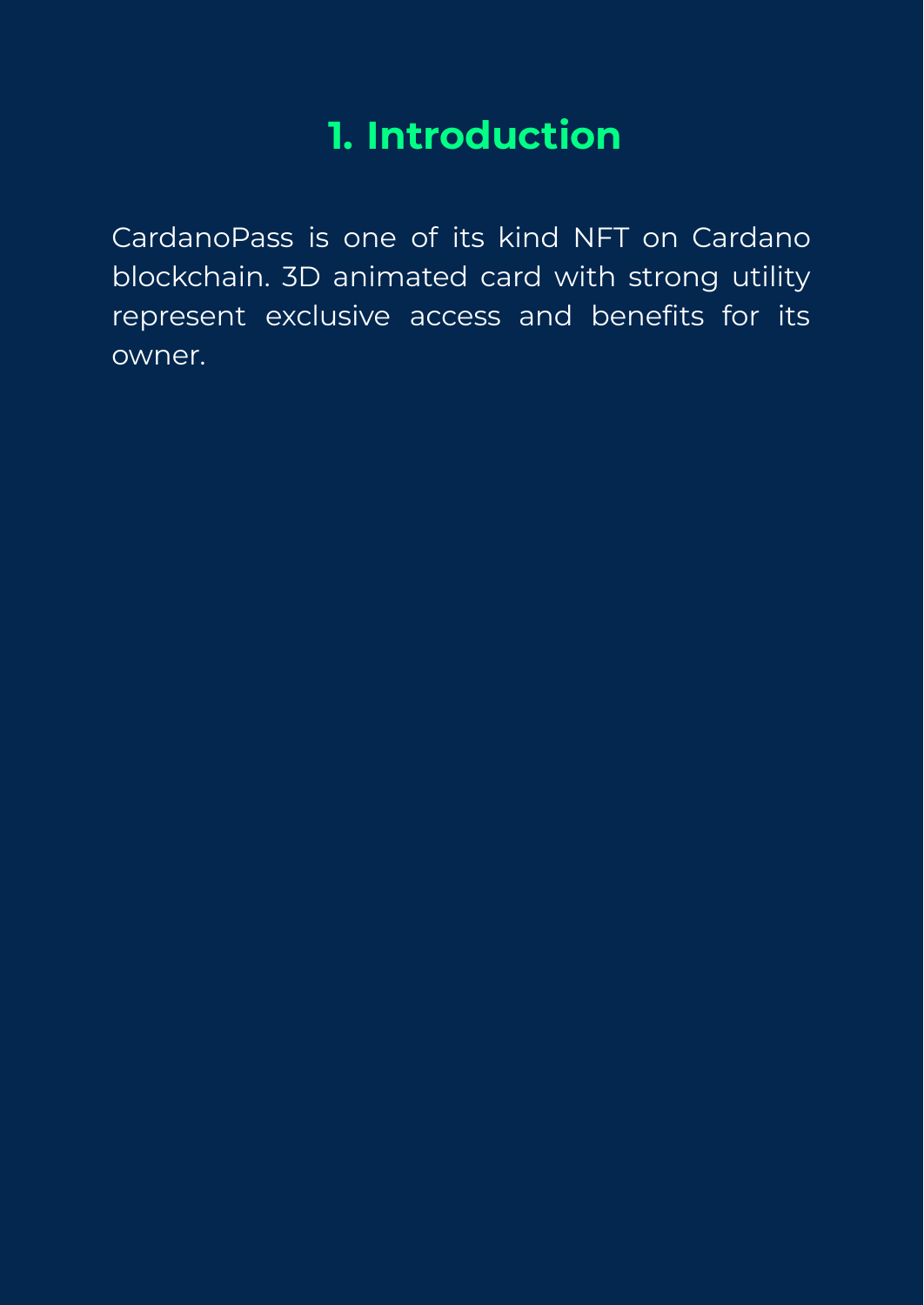# **2. NFT Specifications**

CardanoPass is Non-fungible token minted on Cardano blockchain with a total supply of 1 000 pieces. Each CardanoPass has a unique number and its policy ID has a time lock.

Policy ID: 38656eb23739aeeadefe967453cd02699fbf7787f47 af8e8f020baef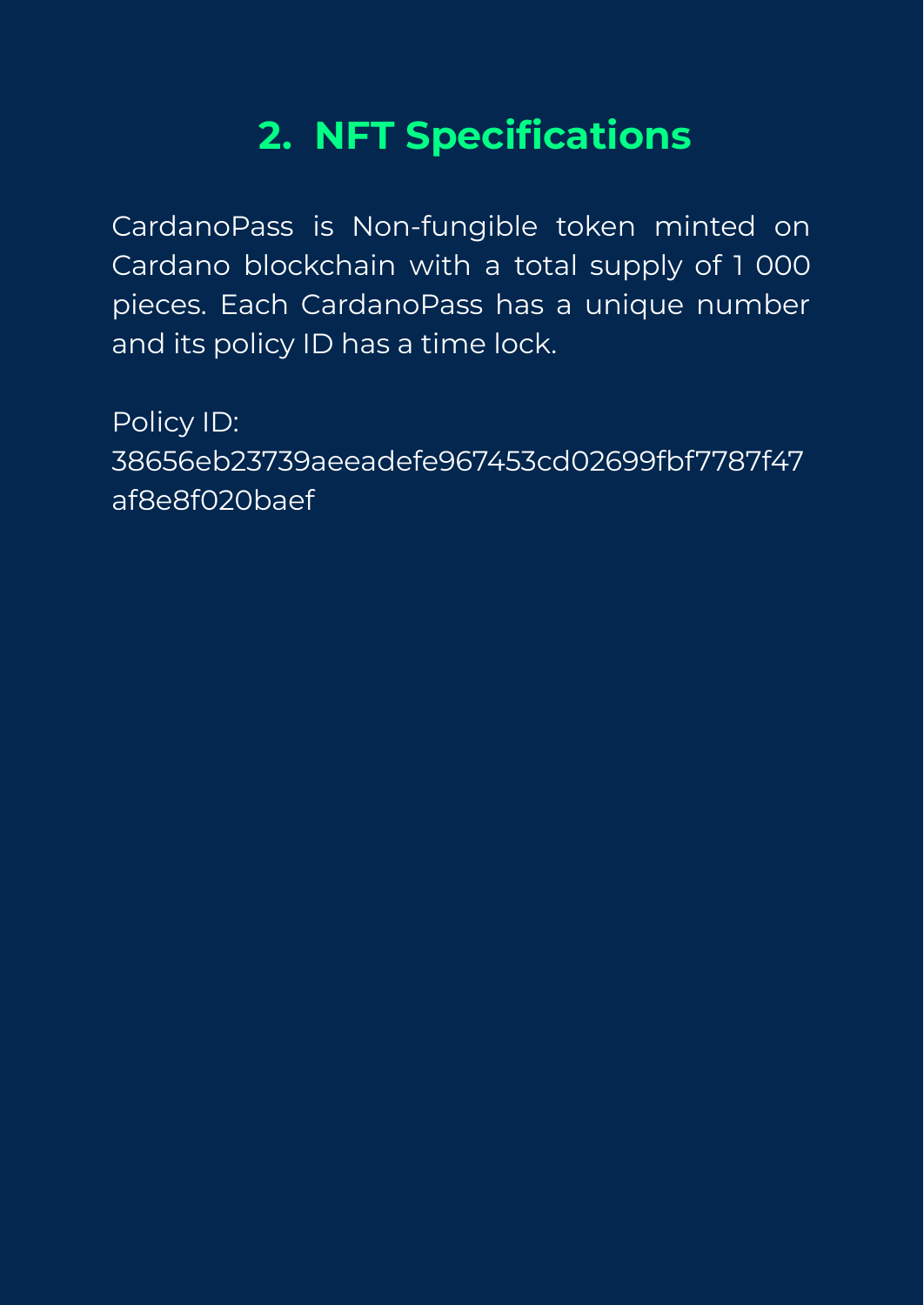# **3. Utility**

CardanoPass NFT grants to its owner several benefits and utility.

#### Exclusive access

CardanoPass will collaborate with several present and upcoming projects to provide exclusive access to whitelists, presales, limited drops, etc. to CardanoPass holders.

#### **Lottery**

Regular lotteries for CardanoPass holders to win NFTs and tokens with a transparent and fair system. Each Saturday will be a lottery draw. Results of all lotteries will be published on our website and all prizes will be distributed automatically.

#### NFT Royalties

CardanoPass is following the CIP-027 with 8% royalties. This funds will be used for further development and community (i.e. prizes for lottery)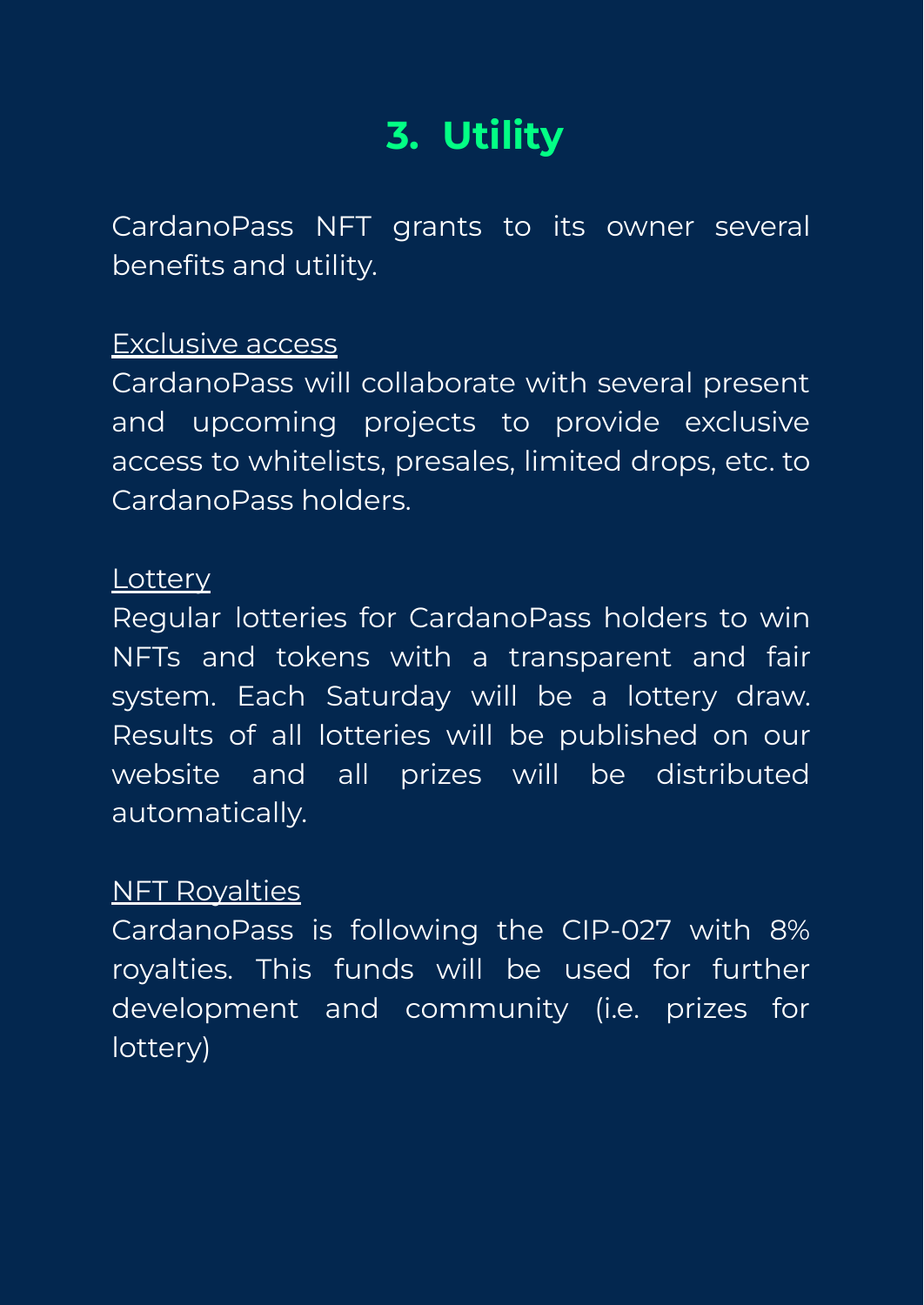#### DAO

CardanoPass holders have guaranteed voting rights about further development, acquiring assets, collaborations and so on

#### Special events

Special events with artists, projects and others only for CardanoPass holders (Like limited collections, etc.)